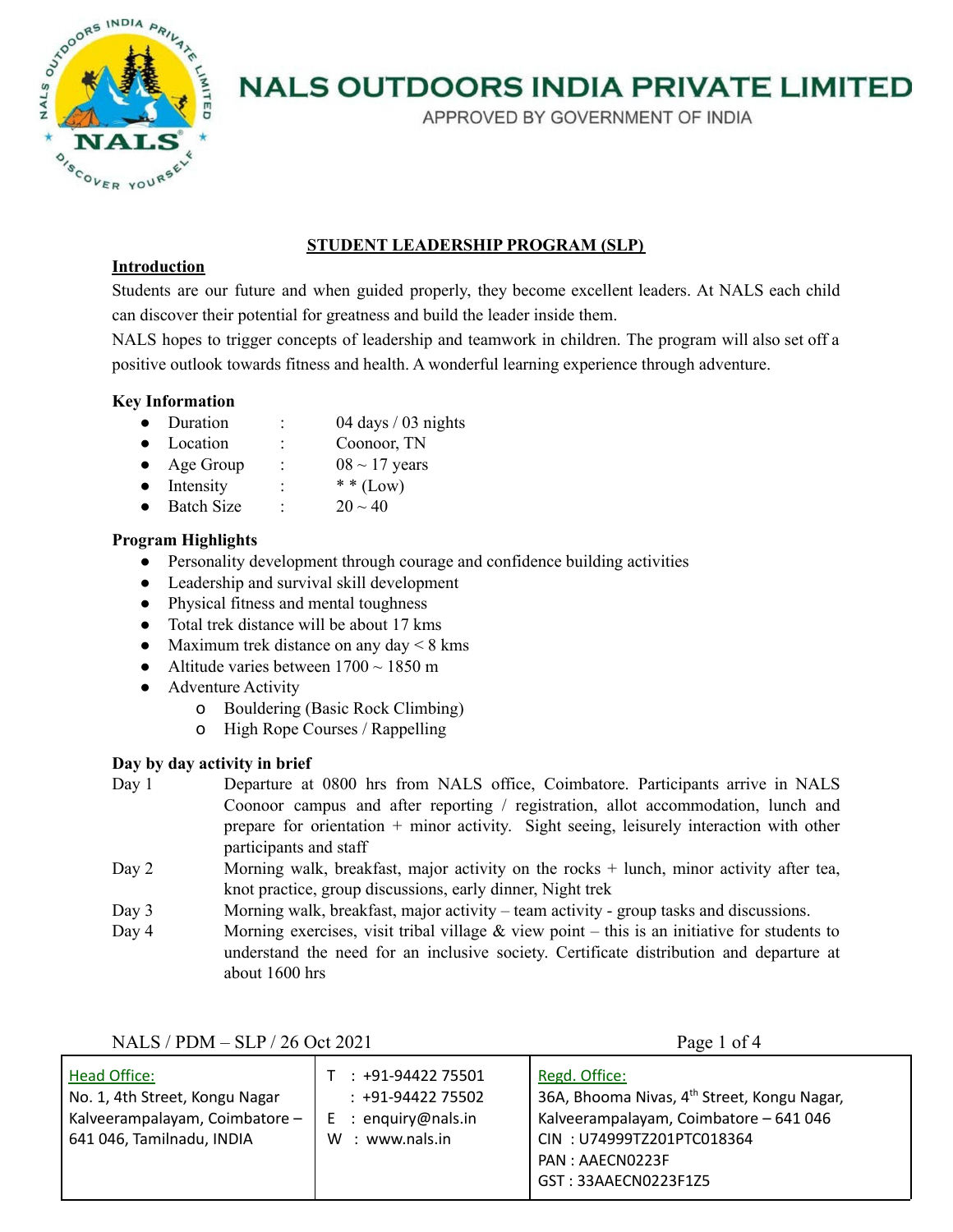

APPROVED BY GOVERNMENT OF INDIA

#### **Program Alteration**

It must be borne in mind that the program schedule can be changed due to practical compulsions like safety, availability of water, comfort and well being of participants. Further, mountain weather / road conditions are unpredictable and can lead to disruption or even cancellation of the program or some of the objectives of the program.

#### **Fitness and Skill requirements**

Participant is required to have basic fitness and endurance to accomplish the tasks / activities in the program. This means that he/she must be able to walk  $8 \sim 10$  kms, ascend moderate to steep gradients, whilst carrying a backpack of about 4 kilos. It is opined that any average person who exercises 30 minutes every day will have basic fitness. However, it is advised that participants exercise themselves rigorously for  $1 \sim 2$  months prior to arriving at the campsite.

#### **Package Cost**

Cost per participant INR (Rs.) 8,450/- inclusive of GST

#### **Scope & Inclusions**

Package is ex-Cbe and includes:

- Vegetarian Meals and Refreshments (Tea / Juice)
- Shared accommodation in Dormitory ( $6 \sim 8$  persons per dormitory room)
- Experienced instructors, certified equipment and resource persons
- Transport to and from NALS campus. (ex- Cbe, R.S.Puram)
- GST

#### **Exclusions**

- Travel & Medical insurance
- Transit in Coimbatore

#### NALS / PDM – SLP / 26 Oct 2021 Page 2 of 4

| Head Office:<br>No. 1, 4th Street, Kongu Nagar<br>Kalveerampalayam, Coimbatore -<br>641 046, Tamilnadu, INDIA | $: +91-9442275501$<br>$: +91-9442275502$<br>$E$ : enguiry@nals.in<br>: www.nals.in<br>W | Regd. Office:<br>36A, Bhooma Nivas, 4 <sup>th</sup> Street, Kongu Nagar,<br>Kalveerampalayam, Coimbatore - 641 046<br>CIN: U74999TZ201PTC018364<br>PAN: AAECN0223F |
|---------------------------------------------------------------------------------------------------------------|-----------------------------------------------------------------------------------------|--------------------------------------------------------------------------------------------------------------------------------------------------------------------|
|                                                                                                               |                                                                                         | GST: 33AAECN0223F1Z5                                                                                                                                               |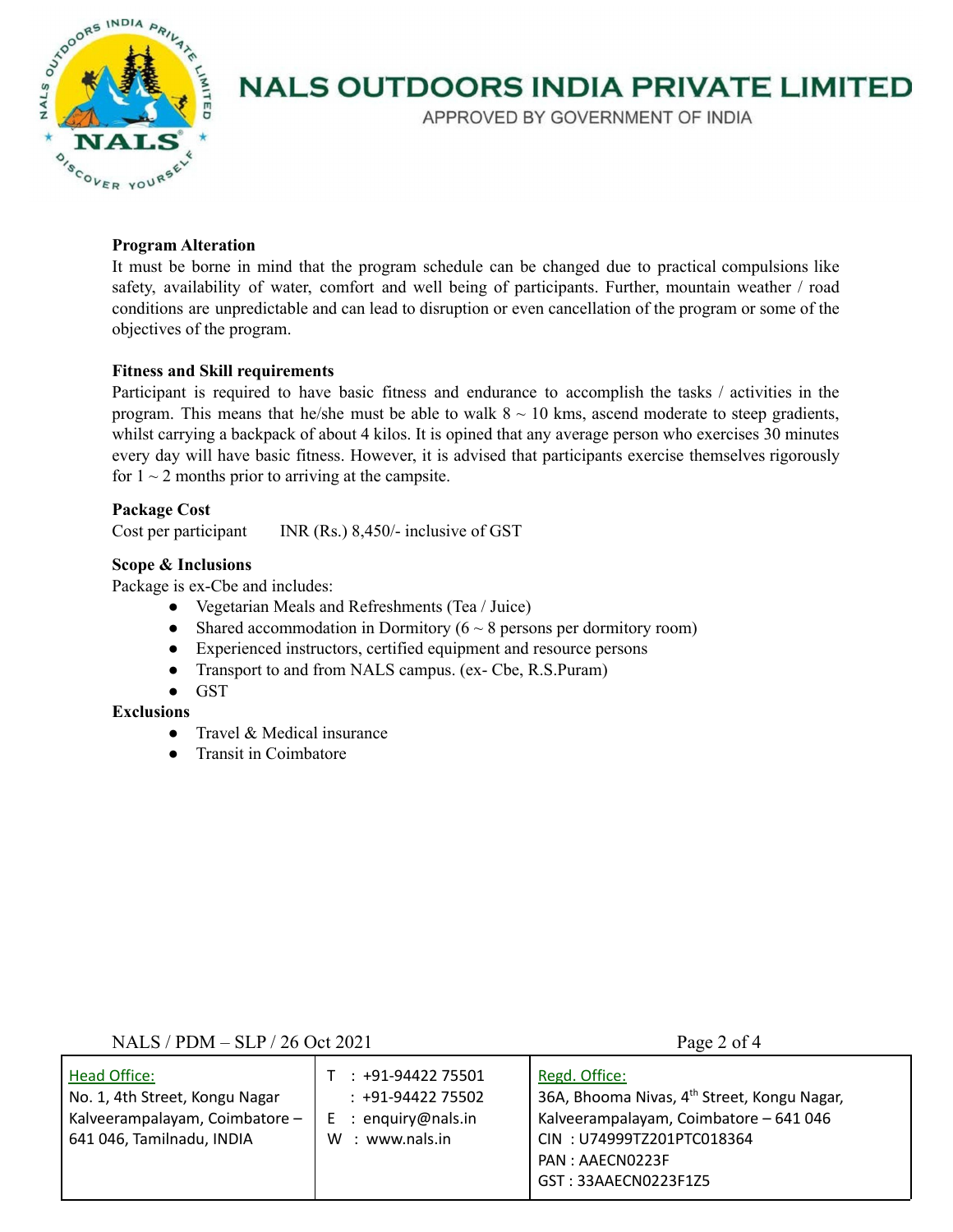

APPROVED BY GOVERNMENT OF INDIA

#### **Important info for parents:**

- 1. While we appreciate the anxiety and angst towards your child attending this program, calls to the campus for general enquiry and repeated requests to speak to your child are STRICTLY not allowed. In our experience, this distracts the trainers from their main focus of running the program safely. Further, modern day children get weak when the parent, sometimes, get emotional on the phone. This also upsets other children in a cyclical process. We hope you will understand..! We also do not encourage your visit to the campus during the program.
- 2. As a policy NALS does not rate or rank children. Neither do we give a "performance report" as this requires that the children be compared with each other. It is our belief that each child is unique and comparing them in the outdoors during this short span of period is doing injustice to them. Some parents, in the past, have insisted on a performance report of their ward much to our chagrin. We hope you will understand that this is not possible.
- 3. For children who may become weak or sick, NALS adopts a wait and watch policy for 24 hrs and we manage the situation with the best of our abilities that may also include a visit to the local hospital. Parents will be informed by telephone in case of a hospital visit. If the situation cannot be managed by NALS, we may request the parent to collect the child from our campus.
- 4. Parents should assure themselves that their children are toilet trained fully as this is an area where NALS cannot help much other than guiding a child to clean himself properly. It would be inappropriate for our staff to handle the child inside a bathroom.
- 5. NALS may take efforts to update status on the camp through SMS or Whatsapp. This is subject to availability of cell range / data roaming. As we are far in the outdoors, this always remains a challenge. Some parents have demanded, in the past, immediate response, after not seeing their child's photo in the whatsapp message. Please relax.
- **6. Kindly appreciate that there is an element of risk due to COVID….! Please do not send your child if he or she carries any symptoms.**
- 7.

### NALS / PDM – SLP / 26 Oct 2021 Page 3 of 4

| 36A, Bhooma Nivas, 4 <sup>th</sup> Street, Kongu Nagar,<br>Kalveerampalayam, Coimbatore - 641 046<br>CIN: U74999TZ201PTC018364<br>PAN: AAECN0223F<br>GST: 33AAECN0223F1Z5 |
|---------------------------------------------------------------------------------------------------------------------------------------------------------------------------|
|                                                                                                                                                                           |